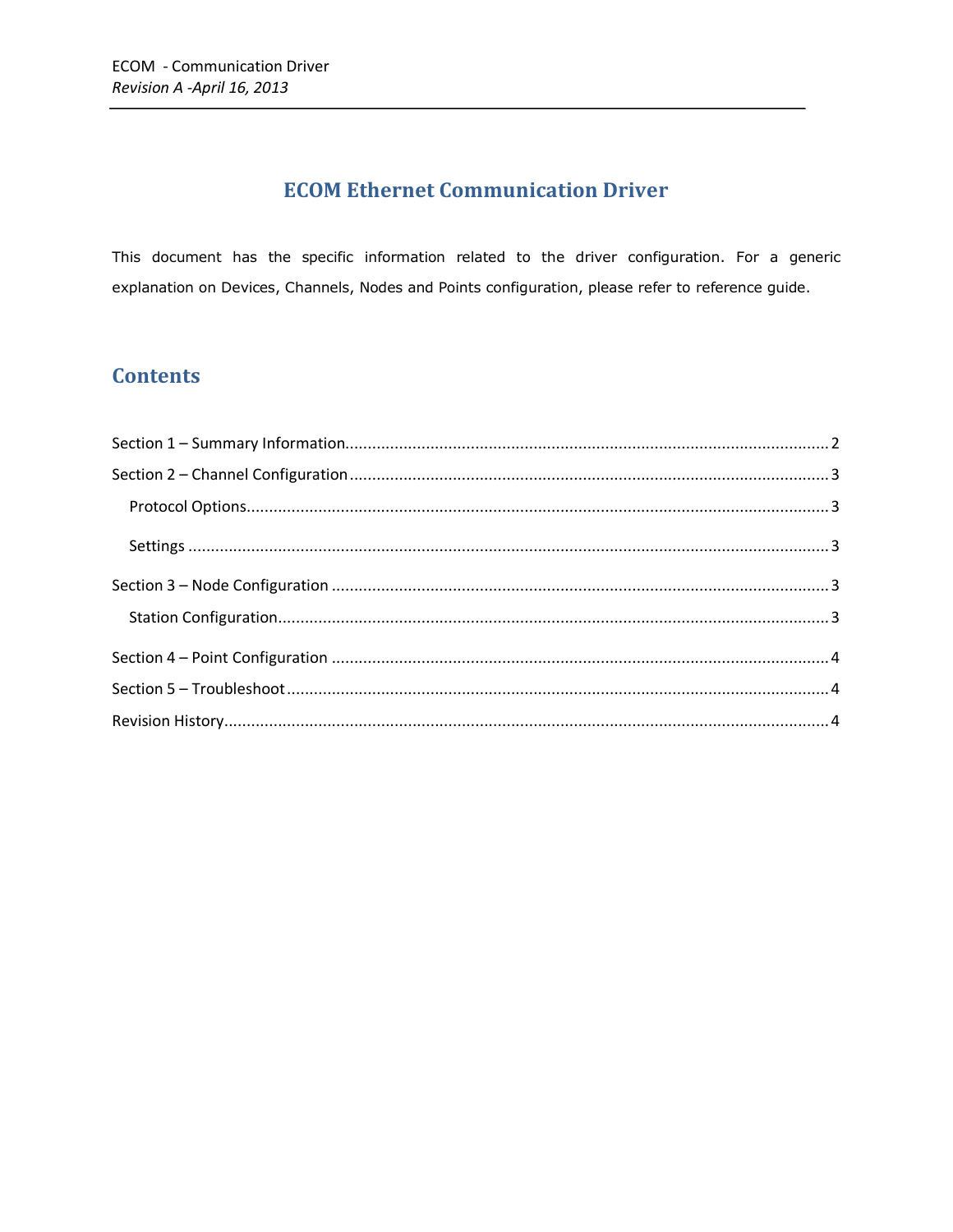Page: 2

### <span id="page-1-0"></span>**Section 1 – Summary Information**

**Communication Driver Name**: ECOM Ethernet

**Implementation DLL**: T.ProtocolDriver.Ecom.dll

**Protocol**: TCP

**Interface**: TCP/IP

**Description**: ECOM Ethernet driver implements communication with Automation Direct (PLC

Direct/Koyo) device. It operates as a Master on the TCP/IP network. The communications blocks are

dynamically created according the pooling cycle defined on the AccessType for each Device Point.

**PLC types supported:** Automation Direct (PLC Direct/Koyo)

**Communication block size:** user configurable, default is 255

**Protocol Options**: None

**Multi-threading**: user configurable, default is one thread for each network node

**Max number of nodes**: user defined

**PC Hardware requirements**: Standard PC Ethernet interface board

#### **Supported Operands:**

|           | <b>Operand</b>        | <b>Address Range</b> | Read | <b>Write</b> | Data Type  | <b>Address size</b> |
|-----------|-----------------------|----------------------|------|--------------|------------|---------------------|
| C         | <b>Control Relays</b> | $0 - 1777$           | ✓    | ✓            | Bit        | 1 bit               |
| <b>CT</b> | <b>Control Status</b> | $0-177$              | ✓    | $\checkmark$ | <b>Bit</b> | 1 bit               |
| <b>SP</b> | <b>Special Relays</b> | $0 - 777$            | ✓    | ✓            | Bit        | 1 bit               |
| S         | <b>Stages</b>         | $0 - 1777$           | ✓    | ✓            | Bit        | 1 bit               |
| Τ         | <b>Timer Status</b>   | $0 - 377$            | ✓    | $\checkmark$ | <b>Bit</b> | 1 bit               |
| Υ         | <b>Output Points</b>  | $0 - 777$            | ✓    | $\checkmark$ | <b>Bit</b> | 1 bit               |
| X         | <b>Input Points</b>   | $0 - 777$            | ✓    |              | Bit        | 1 bit               |
| v         | Memory                | 0-41237              | ✓    | ✓            | Word       | 2 bytes             |

<span id="page-1-1"></span>**Table 1**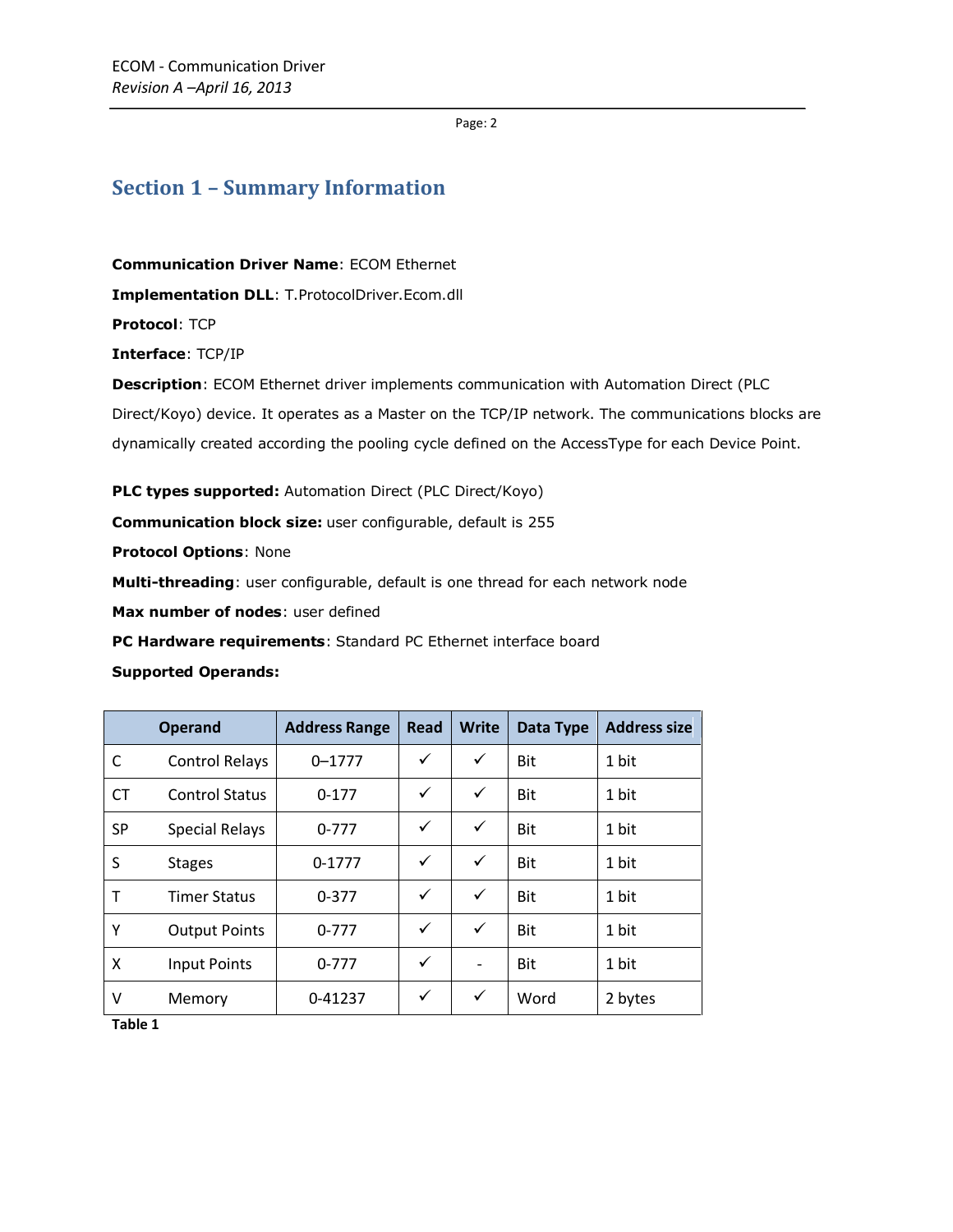Page: 3

*Some devices work with word data using byte swap, so for those devices the option byte swap in Modifiers column into Point table must be set.*

# <span id="page-2-0"></span>**Section 2 – Channel Configuration**

### <span id="page-2-1"></span>**Protocol Options**

**BlockSize:** Defines the maximum amount of items per group, the default value is **255**.

### <span id="page-2-2"></span>**Settings**

TCP/IP :

- **NodeConnections**: Defines the maximum number of parallel requests that will be sent to each node (asynchronous communication)

# <span id="page-2-3"></span>**Section 3 – Node Configuration**

### <span id="page-2-4"></span>**Station Configuration**

**SlaveId**: Set this field with the address of the slave device in the Network (PLC ID).

TCP/IP :

- Station syntax: <IP address>; <Port number>; <SlaveId>

Where : <IP address> = IP address of the slave device in the network

< Port number > = TCP port where the slave device is listening (default is 28784)

 $<$  SlaveId  $>$  = PLC ID in the Network (default is 1)

Ex: 192.168.1.101 ; 28784; 1